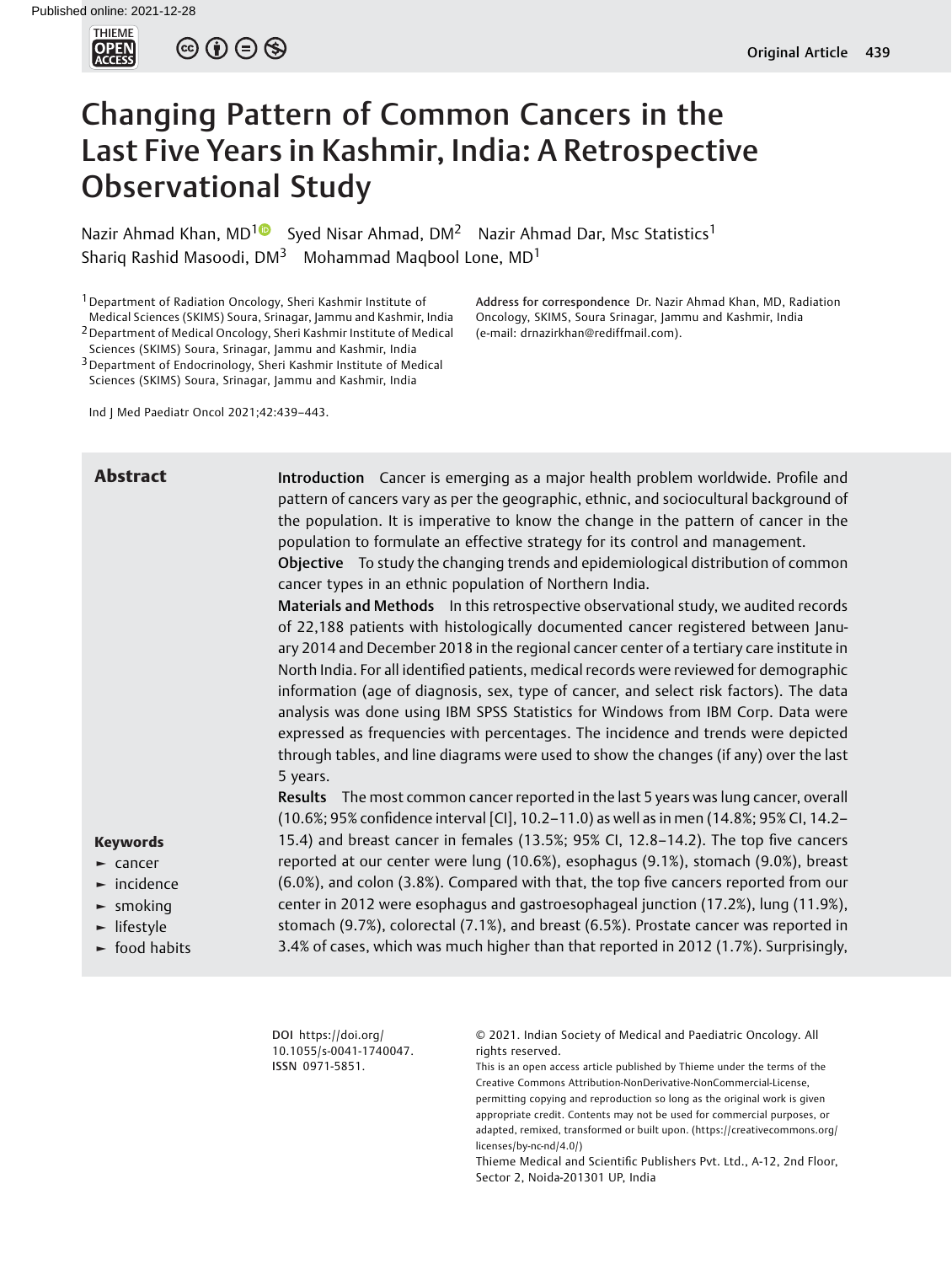thyroid cancer (6.4%) was the fourth commonest cancer reported in females, while it did not figure in the top 10 cancers in the 2012 report. Expectantly, cervix cancer did not figure among the top 10 cancers in women.

Conclusion There is a change in the pattern of cancers. Lung and breast have emerged as the most commonly occurring cancers in men and women, respectively, whereas there was a slight downward trend in the incidence of esophageal cancer.

# Introduction

Non-communicable diseases are responsible for the most number of global deaths.<sup>1</sup> Patients with cancer from lowand middle-income countries have a poor outcome due to various reasons such as lack of awareness, late presentation, and poor access to affordable medical services.<sup>2,3</sup> The changing trends in cancer incidence and mortality are affected by various factors, which include population structure, education, and cancer screening program, health care availability and affordability, in addition to different ethnic, regional, and lifestyle factors. Kashmir is located at an altitude of 1,800 to 2,400 m above the sea level. It has a unique ethnic population with special cultural and dietary habits.<sup>4</sup> The world has witnessed an increase in the incidence and change in the pattern of cancer. In this regard, we conducted this study to examine the increasing trend and epidemiological distribution of common cancer types over the period of last 5 years in this part of the country.

## Materials and Methods

In this retrospective observational study, we audited records of 22,188 patients with histologically documented cancer. This was registered between January 2014 and December 2018 in our regional cancer center—a tertiary care center in North India. Besides our regional cancer center, data were collected from all identified pathology laboratories and other government/private institutions that manage cancer patients in the Kashmir valley. Great care was taken during data collection to present the actual figures during the study period. For all identified patients, medical records were



reviewed in detail. All the available information was noted and recorded in a proforma especially designed for this study. Detailed demographic information, particularly the age of diagnosis and gender of the study subjects, was noted. The type of cancer and some select risk factors were also noted  $($   $\blacktriangleright$  Fig. 1).

#### Sample Size

Sample size was calculated on the basis of upper gastrointestinal (GI) tract cancers as they constitute the majority of the cases of cancers in the Kashmir valley. Presuming a prevalence of 30%, we needed to study 3,585 cases of upper GI tract cancer at 95% confidence level with a relative error of 5%. To account for incomplete records, a non-response rate of 10% was added. Cases made the sample size 3,944 for upper GI tract cancer and 13,147 for cancer. Ultimately, we studied 22,188 cases including 4,805 cases of upper GI tract cancer.

#### Data Analysis

Data were analyzed as per the main types of cancer separately as well as collectively for men and women. Patients with no histological evidence of malignancy were excluded from the study. The data collection criteria were age, gender, morphology, and histology. We have included all the recent publications; the old ones were included only where necessary.

#### Primary Outcome

To find the changing trend (if any) in the incidence of cancer over last 5 years in the Kashmir valley.

#### Statistical Analysis

Data analysis was done on an MS Windows-based PC computer. The data were first keyed into a Microsoft Excel spreadsheet and cleaned for any inaccuracies. Statistical analysis was done using IBM SPSS Statistics for Windows from IBM Corp. (released 2020, Version 27.0. Armonk, NY, USA). Categorical variables were shown in the form of frequencies and percentages. The incidence and trends were depicted through tables and figures, and line diagrams were used to observe any change over the last 5 years.

#### Ethics

The procedure in conducting the study was as per the institutional ethics committee guidelines and as per the Helsinki Declaration of 1964, revised in 2013. It was ap-**Fig. 1** Mean age of diagnosis (year). The state of the institutional ethics committee (IEC) of Sher-i-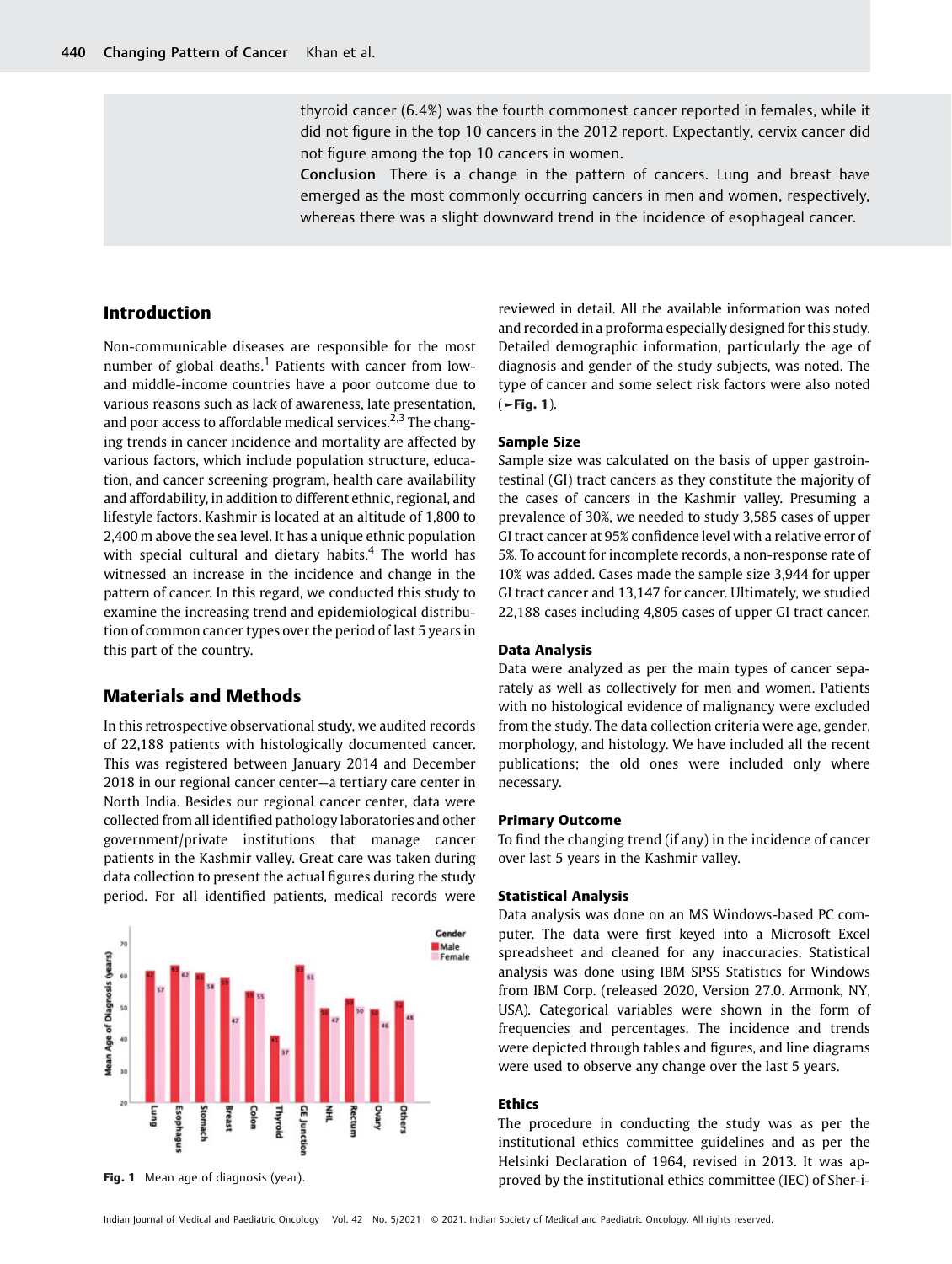| <b>Site</b>        | Number of cases | Percent | 95% CI        |  |
|--------------------|-----------------|---------|---------------|--|
| Lung               | 2,348           | 10.58   | 10.18-10.99   |  |
| Esophagus          | 2.009           | 9.05    | 8.68-9.44     |  |
| Stomach            | 2,006           | 9.04    | $8.67 - 9.43$ |  |
| <b>Breast</b>      | 1.339           | 6.03    | $5.73 - 6.36$ |  |
| Colon              | 850             | 3.83    | $3.58 - 4.09$ |  |
| Thyroid            | 828             | 3.73    | $3.49 - 3.99$ |  |
| <b>GE</b> junction | 790             | 3.56    | $3.32 - 3.81$ |  |
| <b>NHL</b>         | 711             | 3.20    | $2.98 - 3.44$ |  |
| Rectum             | 693             | 3.12    | $2.90 - 3.36$ |  |
| Ovary              | 678             | 2.83    | $8.68 - 3.29$ |  |

**Table 1** Distribution of top 10 cancers by site ( $n = 22,188$ )

Abbreviations: CI, confidence interval; GE Gastroesophageal Junction.

Kashmir Institute of Medical Sciences (SKIMS) no. IEC SKIMS 2017–94, dated 22–4-2017. Informed consent was waivered, as this was a retrospective audit of the health records. As only the anonymized data collected from medical records were used, the study protocol was exempted from full ethical review, and hence approved by the IEC in the exempted category.

# Results

A total of 22,188 patients were registered during the study period. There were 12,695 male and 9,493 female patients with a male to female ratio of 1.33:1. There has been a persistent increase in the number of cases diagnosed each year; 3,890 cases in 2014 to 4,834 cases in 2018; 6% increase over a period of 5 years. Digestive tract cancers (25%) constituted the major portion among the top 10 cancers (►Table 1). The majority (53%) of the patients were within the age group of 35 to 64 years, with a mean age of  $53.3 \pm 17.3$  years (median, 55 years). Men (median age, 60 years) were older than women (median age, 55 years) at diagnosis (56.0  $\pm$  17.0 vs. 49.7  $\pm$  16.9; p < 0.001). Among the top 10 cancers, esophageal cancer had the highest age at presentation (mean age, 62.49 years), whereas the lowest age at presentation was seen in thyroid cancer (mean age, 38.13 years). Among the other common cancers, the mean age at diagnosis in the cancers of lungs, stomach, and breast were 60, 60, and 45 years, respectively. The most common cancer reported in the past 5 years was lung cancer, overall (10.6%; 95% confidence interval [CI], 10.2–11.0) as well as in men (14.8%; 95% CI, 14.2–15.4) and breast cancer in females (13.5%; 95% CI, 12.8–14.2). The top five cancers reported at our center were lung (10.6%), esophagus (9.1%), stomach (9.0%), breast (6.0%), and colon (3.8%) (►Table 1). Among the top 10 cancers, there was 15%, 8%, 7%, 6%, 5%, 1.49%, 1.47%, 0.74%, and 0.73% increase in the number of cases of cancers of the thyroid, gastroesophageal junction, lung, breast, colon, stomach, ovary, NHL, and rectum, respectively, over a period of 5 years (►Fig. 2). However, there was a slight decline in the number of esophageal cancer cases (1.81%).



Fig. 2 Distribution of top 10 cancers by year wise.

#### **Discussion**

The current study revealed a changing trend in the pattern of cancer as observed over the last 5 years. The Kashmir valley, located in the mountainous regions of India and surrounded by the Himalayas, has a unique ethnic population with special dietary habits. The sociocultural and climate reasons have led to distinct, traditional, food habits such as consumption of sun-dried vegetables, meat, locally prepared vegetable pickles (ancher), large quantities of hot salted tea along with sodium bicarbonate (noon-chai), dried and smoked fish, red chilies, spice cake (wur) with vegetables such as Brassica oleracea (haak). Among all sedentary habits, a special type of tobacco use (hookah smoking) and use of a unique type of heating device (kangri) are considered to be the major risk factors for the digestive tract, lung, and skin cancers seen in this region.<sup>5</sup> $-$ <sup>9</sup> However, the most notable observation made in this study is that of esophageal cancer. It was previously the most common cancer type since the cancer data were available in the vallev<sup>10,11</sup> and is now showing a declining trend. Similar observations have been reported by other authors.<sup>12</sup> This might be possible because of the above mentioned traditional dietary habits being reduced to a large extent. However, other digestive tract cancers such as those of the stomach, gastroesophageal (GE) junction, colon, and rectum have shown a gradual increase and continue to be amongst the top 10 cancers monitored during the study period (►Table 1; –►Fig. 3).



Fig. 3 Scenario of the Kashmir valley between 2014 and 2018.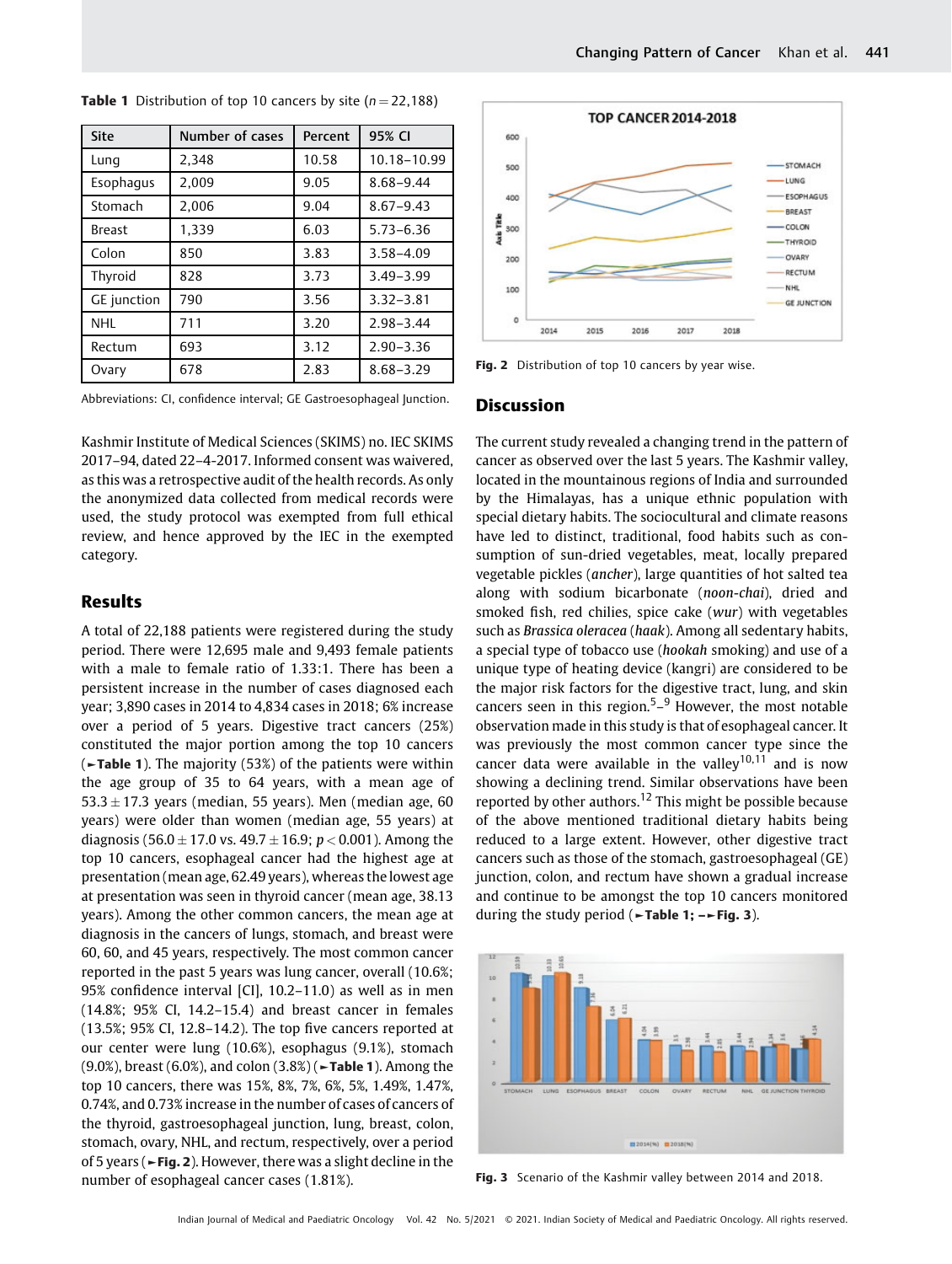| 2014 ( $n = 3,890$ ) |     |       | 2018 ( $n = 4,834$ ) |                |             |       |              |
|----------------------|-----|-------|----------------------|----------------|-------------|-------|--------------|
| <b>Site</b>          | N   | %     | 95% CI               | <b>Site</b>    | $\mathbf n$ | %     | 95% CI       |
| Stomach              | 412 | 10.59 | $9.6 - 11.6$         | Lungs          | 515         | 10.65 | $9.8 - 11.6$ |
| Lungs                | 402 | 10.33 | $9.4 - 11.3$         | Stomach        | 443         | 9.16  | $8.4 - 10.0$ |
| Esophagus            | 357 | 9.18  | $8.3 - 10.1$         | Esophagus      | 356         | 7.36  | $6.6 - 8.1$  |
| <b>Breasts</b>       | 235 | 6.04  | $5.3 - 6.8$          | <b>Breasts</b> | 300         | 6.21  | $5.5 - 6.9$  |
| Colon                | 157 | 4.04  | $3.4 - 4.7$          | Thyroid        | 200         | 4.14  | $3.6 - 4.7$  |
| Ovary                | 136 | 3.50  | $2.9 - 4.1$          | Colon          | 193         | 3.99  | $3.5 - 4.6$  |
| Rectum               | 134 | 3.44  | $2.9 - 4.1$          | GE junction    | 174         | 3.60  | $3.1 - 4.2$  |
| <b>NHL</b>           | 134 | 3.44  | $2.9 - 4.1$          | Ovary          | 144         | 2.98  | $2.5 - 3.5$  |
| <b>GE</b> junction   | 130 | 3.34  | $2.8 - 3.7$          | <b>NHL</b>     | 142         | 2.94  | $2.5 - 3.4$  |
| Thyroid              | 123 | 3.16  | $2.6 - 3.8$          | Rectum         | 138         | 2.85  | $2.4 - 3.4$  |

Table 2 Pattern of top 10 cancers (2014 vs. 2018)

Abbreviations: CI, confidence interval; GE Gastroesophageal junction, NHL Non-Hodgkins Lymphoma.

Lung cancer was at number two among top cancers in males as per the available literature until date. It has shown an increasing trend, which was persistently observed for last 5 years and is now ranking number one  $(10.58%)$  ( $\blacktriangleright$ Table 1). Smoking has been associated with lung cancer by innumerable studies.<sup>13</sup>–<sup>17</sup> In this region, besides cigarette smoking, we have a popular tradition of hookah (hubble bubble) smoking, where smoke is inhaled after it passes through the water placed in an earthen container through which it gets filtered and cooled. This is also one of the important causes of passive smoking of family members, especially during winters. Because smoking is not popular among females in this region, it justifies the fact that lung cancer is not common in females  $(4.95\%)$ <sup>18,19</sup>

Cancer of prostate has appeared amongst the top 10 cancers and accounts for 3.4% of all cancers in the valley (►Table 1). Prostate cancer is the leading cancer in the most of the western countries and is showing a consistent increasing trend in India. $20$  An important observation made in this study was that of an increase in breast cancer that has surpassed esophageal cancer and has become number one, accounting for 13.53% of all cancers amongst females (►Table 1). Similarly in India, breast has emerged as the leading site of cancer among women.<sup>21</sup> The other cancers that have an increasing trend and are among top 10 cancers in women include ovary (7. 4%), thyroid (6.4%), and gallbladder (3.5%) (►Table 1). Surprisingly, cancer of the cervix (0.64%) does not figure among top 10 cancers in females and does not show any changing trend over the years. However, in India, decreasing trend of cervical cancer has been reported from some areas. The decline can be associated with the improvement in the living standards of women ( $\sim$  Supplementary Fig. S1).<sup>22,23</sup>

Skin cancer usually called "kangri cancer" in this region was first reported by Maxwell T. in  $1819<sup>24</sup>$  It has shown a decline amongst females and continues to be amongst top 10 cancers in males, accountings for 1.83% of all male cancers (►Table 1). It is a unique type of cancer, where the main causative factor is kangri exposure. Kangri is an earthenware portable brazier used during winters, kept under a loose gown. Kangri cancer is squamous cell cancer of skin peculiarly persisting on the anteromedial aspects of thighs, abdominal wall exposed to intense heat and to secondary combustion of charcoal. The disease starts with an erythematous patch on skin, which transfers into pink to dark serpiginous patches, finally to cancer,  $25-28$  whereas all over the world exposure to the sun is considered to be the causative factor for skin cancer.

Head and neck cancers comprise 5% of all malignancies worldwide.<sup>29</sup> In the current study, these cancers were not common, accounting for 2.85% of all cancers and did not show any change over the years, of which larynx cancer is the most common (28.54%), followed by nasopharyngeal cancer (22.5%). Oral cancers are leading in the Indian subcontinent since its incidence is associated with tobacco, pan, and gutkha and betel nut chewing.<sup>30,31</sup>This tradition is not seen in the valley, justifying the low incidence (0.77%) of oral cancers (tongue, lip, and mouth) in this region. There is a paucity of data available regarding the pattern of childhood malignancies in this part of the country; the current study revealed the pediatric tumors constituted 1.79% of all the malignancies. The non-hematological malignancies were more common (52.01%) than the hematological malignancies (47.98%). Overall, acute lymphoblastic leukemia is the most common and accounts for 39.69% of pediatric tumors.

Hematological cancers accounts for 10.69% of all cancers, of which non-Hodgkin's lymphoma continues to be among the top 10 cancers, it accounting for 20.41% and 10.01% among males and females, respectively (►Table 1). We observed a slight decline in the incidence of non-Hodgkin's lymphoma (3.44% in 2014 to 2.94% in 2018) (►Table 2).

Brain tumors, overall, accounted for 0.74% of all cancers and did not feature in among the top 10 cancers. Astrocytoma was the most common, accounting for 39.54% of brain tumors.

Tobacco-related cancers in this study contributed to  $\sim$ 21.95% of all cancers. The population-based cancer registry in India has shown that tobacco-related cancers contribution